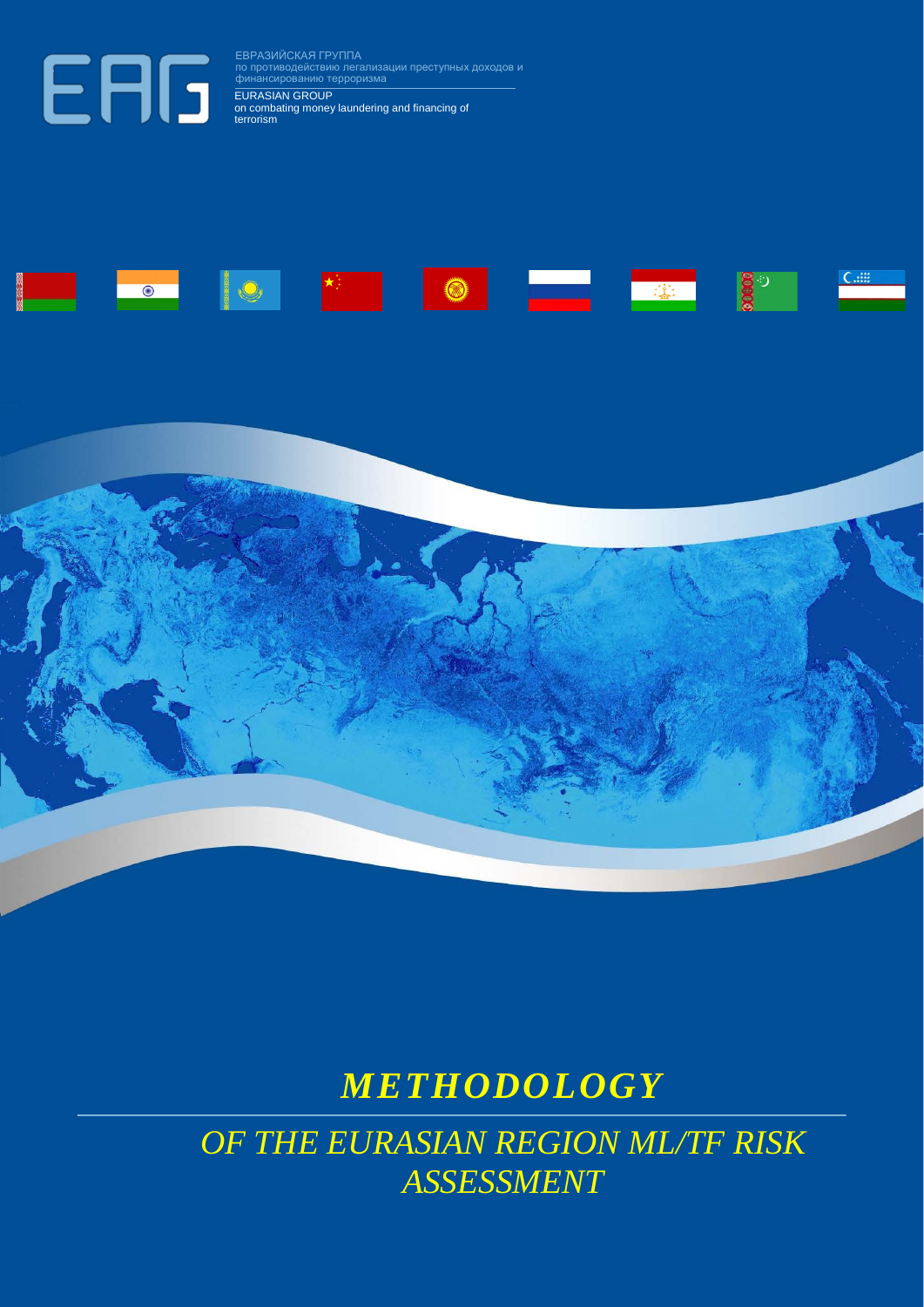## *EURASIAN REGION ML/TF RISK ASSESSMENT METHODOLOGY*

According to FATF Recommendation 1, states should identify, assess, and understand the money laundering (ML) and terrorist financing risks (TF), and should take measures to prevent and mitigate ML/TF that are commensurate with the risks identified.

ML/TF risk assessments are key to effective AML/CFT efforts, since it is not possible to build a robust AML/CFT framework and take timely measures to manage and mitigate the identified risks without a deep and comprehensive understanding of the ML/TF risks by both government and reporting entities.

The results of regional (supranational) risk assessments may inform national risk assessments (NRA). In line with the FATF framework documents, national assessments should be informed by the assessment of the same risks in neighbouring states, including in order to identify cross-border risks. However, due to confidentiality, NRA reports may not be available to other member states. In such a situation, the results of a regional risk assessment may be used for national risk assessments in the member states.

As a result, the assessment of regional ML/TF risks and development of guidelines for their mitigation has been made one of the focus areas identified in the EAG Strategy  $2019-2023<sup>1</sup>$  $2019-2023<sup>1</sup>$  $2019-2023<sup>1</sup>$ , adopted by the EAG 30th Plenary (par. 2 of Section II of the Strategy).

This methodology sets out the framework for carrying out the assessment of risks inherent in the subregions specified herein, including EAG states, and for developing joint measures to mitigate such risks and increase the effectiveness of AML/CFT efforts.

## **Section I. General Provisions**

## **Regional ML/TF risk assessment goals and objectives**

The purposes of a regional risk assessment are to identify and assess the key ML/TF risks facing EAG states at the regional level, as well as to develop measures to mitigate them and assess the need for technical assistance and follow-up. A risk is defined as regional if it is of a cross-border nature or inherent (may occur in) in two or more EAG member states included in the assessed region (sub-region).

The objectives of a regional risk assessment are:

- to identify the main schemes used for ML, to raise and move terrorist funds to, within and outside the region (subregion), and to use these funds in the region (subregion);
- to assess the frequency of occurrence of the identified main schemes and the amount of assessed damage/criminal proceeds or funds allocated for TF;
- to understand the nature of threats and key vulnerabilities that negatively impact the level of ML/TF risks;
- to prioritize regional capacity-building measures in order to more effectively combat ML/TF.

## **Key terms**

For the purposes of a regional risk assessment, the following terms and definitions are used in this methodology:

a. EAEU (Eurasian economic union) domestic market means an economic space without internal borders that provides for the free movement of goods, people, services and capital between

<span id="page-1-0"></span><sup>1</sup> [https://eurasiangroup.org/files/uploads/files/other\\_docs/PLEN\\_\(2019\)\\_7\\_eng.pdf](https://eurasiangroup.org/files/uploads/files/other_docs/PLEN_(2019)_7_eng.pdf)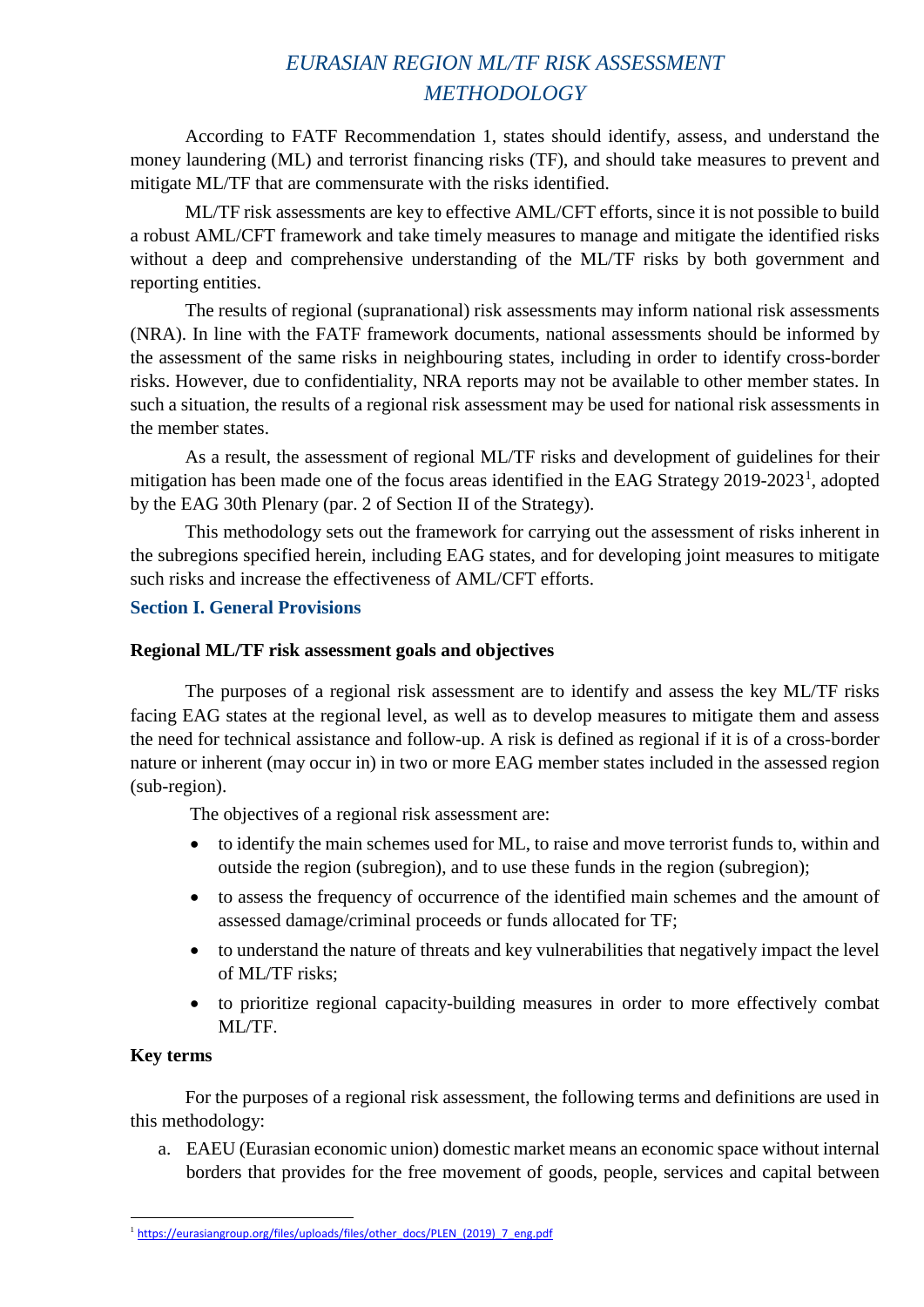Armenia, Belarus, Kazakhstan, Kyrgyzstan and Russia, pursuant to Article 28 of the Treaty on the Eurasian Economic Union, signed in Astana on May 29, 2014;

- b. opportunity (in the context of the assessment of the effect of threats/vulnerabilities on the resulting risk) means the simplicity and accessibility of ML/TF schemes achieved through the absence or small number of obstacles and/or financial expenses;
- c. EAG member states means Belarus, India, Kazakhstan, China, Kyrgyzstan, Russia, Tajikistan, Turkmenistan and Uzbekistan;
- d. intent (in the context of the assessment of the effect of threats/vulnerabilities on the resulting risk) means the purpose or aim to exploit a scheme for ML/TF;
- e. observable ML/TF schemes means ML/TF schemes whose existence is obvious due to the existence of recorded cases of their use, criminal prosecutions and/or convictions, e.g., use of shell companies for ML;
- f. unobservable ML/TF schemes means ML/TF schemes whose existence is likely due to the availability of data from the relevant sources required to conduct risk assessments;
- g. residual risk means the resulting level of risk for unobservable schemes which is acceptable in relation to the inherent risk after the adoption of risk mitigation measures. In the case of observable schemes, the risk is initially considered residual.
- h. money laundering means the following acts committed intentionally:
	- The conversion or transfer of property, knowing that such property is derived from criminal activity or from an act of participation in such activity, for the purpose of concealing or disguising the illicit origin of the property or of assisting any person who is involved in such an activity to evade the legal consequences of that person's action;
	- The concealment or disguise of the true nature, source, location, disposition and movement of, as well as the rights to the property or its ownership if such property is known to constitute proceeds of crime;
	- The acquisition, possession or use of property in order to conceal or disguise its illegitimate source or assist any person involved in the commission of these acts, if at the time of its acquisition such property was known to constitute the proceeds of crime;
	- Complicity (masterminding, aiding, abetting, assisting or counselling, etc.) in the commission, preparation (including conspiracy) or attempt to commit any of the acts listed above.

ML shall be considered as such even if the acts resulting in the laundered proceeds were committed in the territory of another EAG member country or in the territory of a third country.

- i. ML/TF risk assessment means a process conducted on the basis of a methodology agreed upon by participants in the assessment, which involves the identification, analysis and understanding of the ML/TF risks, and development of risk mitigation measures.
- j. project team means a group comprising representatives of EAG member states and EAG Secretariat staff, which has been created to carry out a regional risk assessment;
- k. Eurasian region means the territory within which the EAG member states are located;
- l. subregion means the territory within which several EAG member states or part thereof are located, or an interstate body whose members include EAG member states that share common cultural, economic, political ties or borders;
- m. risk of observable ML/TF schemes means the likelihood of implementation of observable ML/TF schemes;
- n. risk of unobservable ML/TF schemes means the possibility of realization of a ML/TF threat due to vulnerability;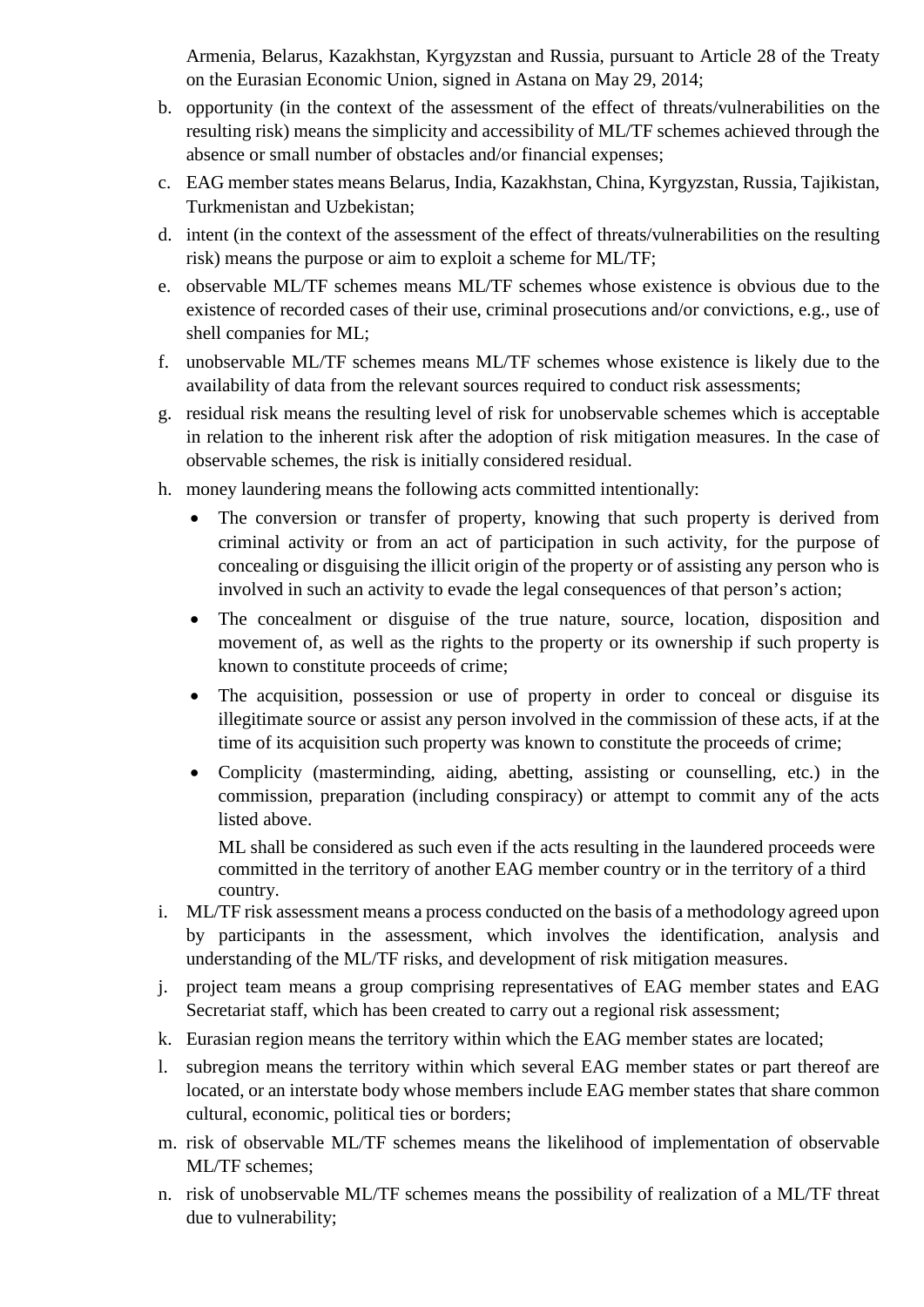- o. regional risk means the ML/TF risk characterized by common features which is typical for or may arise in two or more EAG member states as well as the risks of a cross-border nature;
- p. sector means a set of representatives of professions or categories of entities (financial or nonfinancial) that can be misused for ML/TF. This term includes, at a minimum, financial institutions and designated non-financial businesses and professions (DNFBPs) as they are defined in the FATF Recommendations[2](#page-3-0).
- q. terrorist financing means the provision or collection of funds, or the provision of financial services, with the intent to use them, or in the knowledge that they are to be used, in full or in part, to commit any terrorist offences, as well as in the knowledge that they are intended to be used to finance an organization, or to finance or otherwise provide for a person to commit at least one of these offences, or to provide for an organized group created to commit at least one of these offences;
- r. threat is a person or group of people, object or activity with the potential to cause harm to, for example, the state, society, the economy, etc. In the ML/TF context this includes criminals, terrorist groups and their associates, their funds, as well as past, present and future ML/TF activities.
- s. vulnerability means the factors that represent weaknesses in the AML/CFT regime or controls or certain features of a region (country). They may also include the characteristics and features of a particular sector, financial product or type of service that make them attractive for ML or TF purposes.

## **Scope of application of regional risk assessment results**

Regional risk assessment results can be used by:

- International and regional organizations, in particular, in AML/CFT technical assistance programmes:
- EAG member states' government agencies to develop national AML/CFT policies, make informed decisions regarding the regulatory framework and allocate resources for the competent authorities;
- Law enforcement and investigative authorities, financial intelligence units, relevant border authorities for use in operational activities;
- Supervisors and self-regulatory organizations for use in regulatory activities;
- Financial institutions and DNFBPs for which a supra-national ML/TF risk assessment is the most important source of information for conducting their own risk assessments and fulfilling obligations informed by risk assessment findings;
- Non-profit organizations to mitigate the risks of their misuse for ML/TF purposes;
- AML/CFT assessors for use in the preparation of mutual evaluation reports;
- The public, science community, etc.

Grouping of risks in the regional risk assessment is not fundamental and essential for national risk assessment and mutual evaluations, but it may inform future cross-border cooperation in adopting regional risk mitigation measures, amending national legislation to mitigate regional risks, etc.

## **Section II. Splitting into Subregions for Risk Assessment Purposes**

The ML/TF risks cannot be identical throughout Eurasian region. Therefore, a comprehensive risk-based approach should be used, which involves the splitting of Eurasian region into the following 4 subregions.

<span id="page-3-0"></span><sup>-</sup><sup>2</sup> <https://www.fatf-gafi.org/media/fatf/documents/recommendations/pdfs/FATF%20Recommendations%202012.pdf>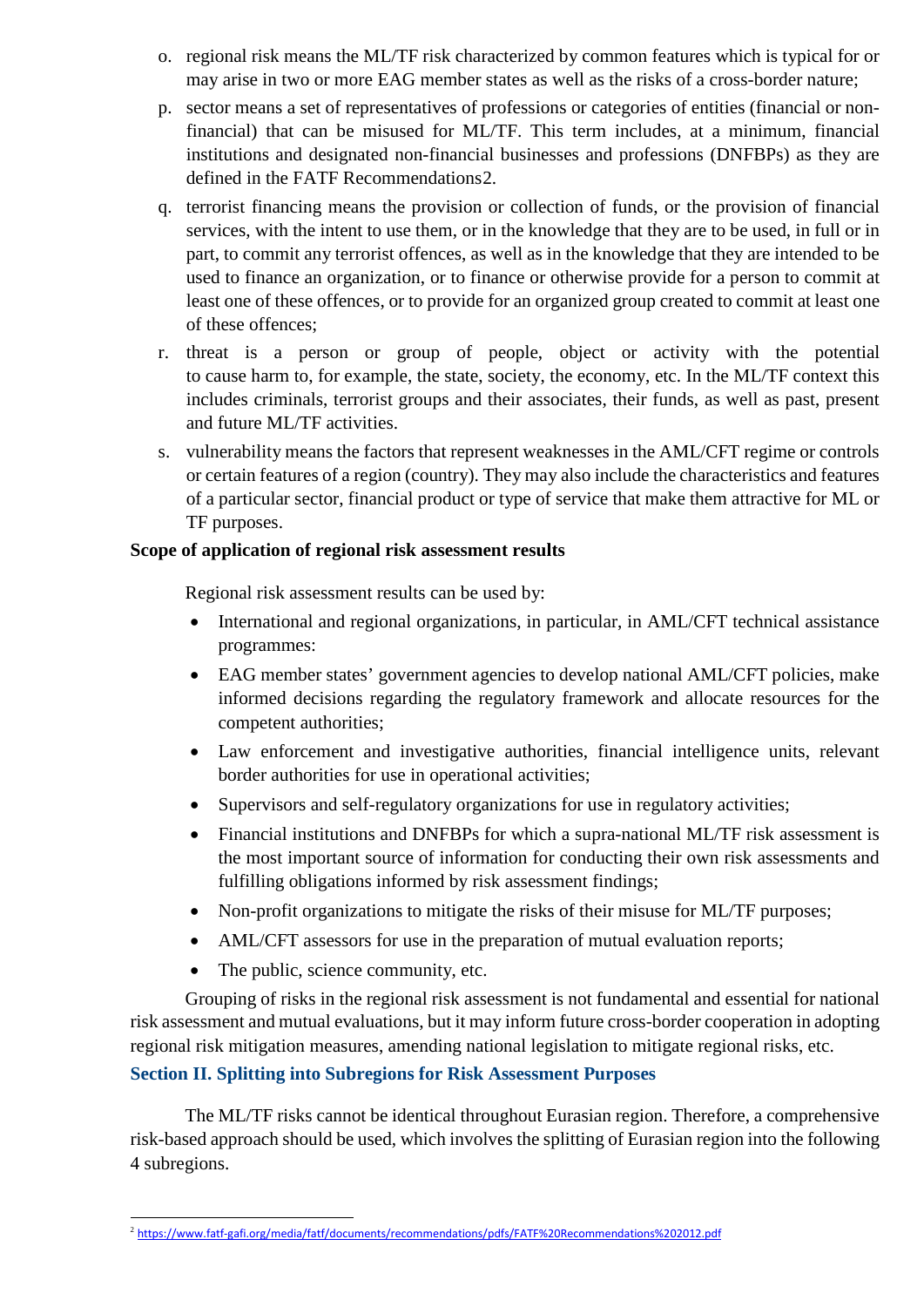#### **Subregion "Belarus and Russia (East European subregion)"**

The East European subregion includes the following EAG member states: Belarus and Russia.

States from this sub-region have close economic ties with neighbouring MONEYVAL member states: Poland, Lithuania, Latvia and Estonia, Ukraine and Moldova.

Although TF risks are less common for these states, economic relations and the free movement of goods, work and services between individual states pose common ML risks.

### **"Eurasian Economic Union (EAEU)" subregion**

The EAEU subregion includes the following EAG member states: Belarus, Kazakhstan, Kyrgyzstan, Russia as well as Armenia, which is a member of the CIS Council HoFIU.

EAEU states have a common customs regime characterized by the free movement of goods, work, services and capital.

#### **"Central Asia and Russia" subregion**

This subregion includes the following EAG member states: Kazakhstan, Kyrgyzstan, Russia, Tajikistan, Turkmenistan and Uzbekistan.

States from this subregion may share ML/TF risks faced by neighbouring Asia-Pacific Group (APG) member states: Afghanistan, Mongolia as well as Iran, which is not an APG member.

### **"India and China" subregion**

This subregion includes the following EAG member states: India and China.

States from this sub-region may share ML/TF risks faced by neighbouring Asia-Pacific Group (APG) member states: Bangladesh, Nepal, Pakistan and Sri Lanka.

### **Section III. Analysed Regional Risk Assessment Period**

For each round of regional risk assessments, the analysed period is the three-year period preceding each round of assessments.

#### **Section IV. Data Sources Used in Regional Risk Assessments**

The following open source information is used in the regional risk assessments:

- Reports and information of international organizations;
- Information of international conferences and coordinating bodies;
- Information contained in national risk assessment reports;
- Information contained in mutual evaluation reports;
- Available data on TF threat assessment:
- Data on ML/TF offences.

In addition, the findings of surveys of the following public authorities and the private sector as well as EAG observers are used:

- a. Law enforcement and prosecution authorities (including, as appropriate, the police, customs/border authorities and criminal investigation agencies):
	- information on specific investigations in specific assessed areas;
	- assistance in assessing the amount of criminal proceeds on the basis of information on predicate offences available to them;
	- relevant statistics on ML/TF investigations, prosecutions and convictions, as well as statistics on seized, confiscated, recovered and shared assets, and (international) requests for legal assistance;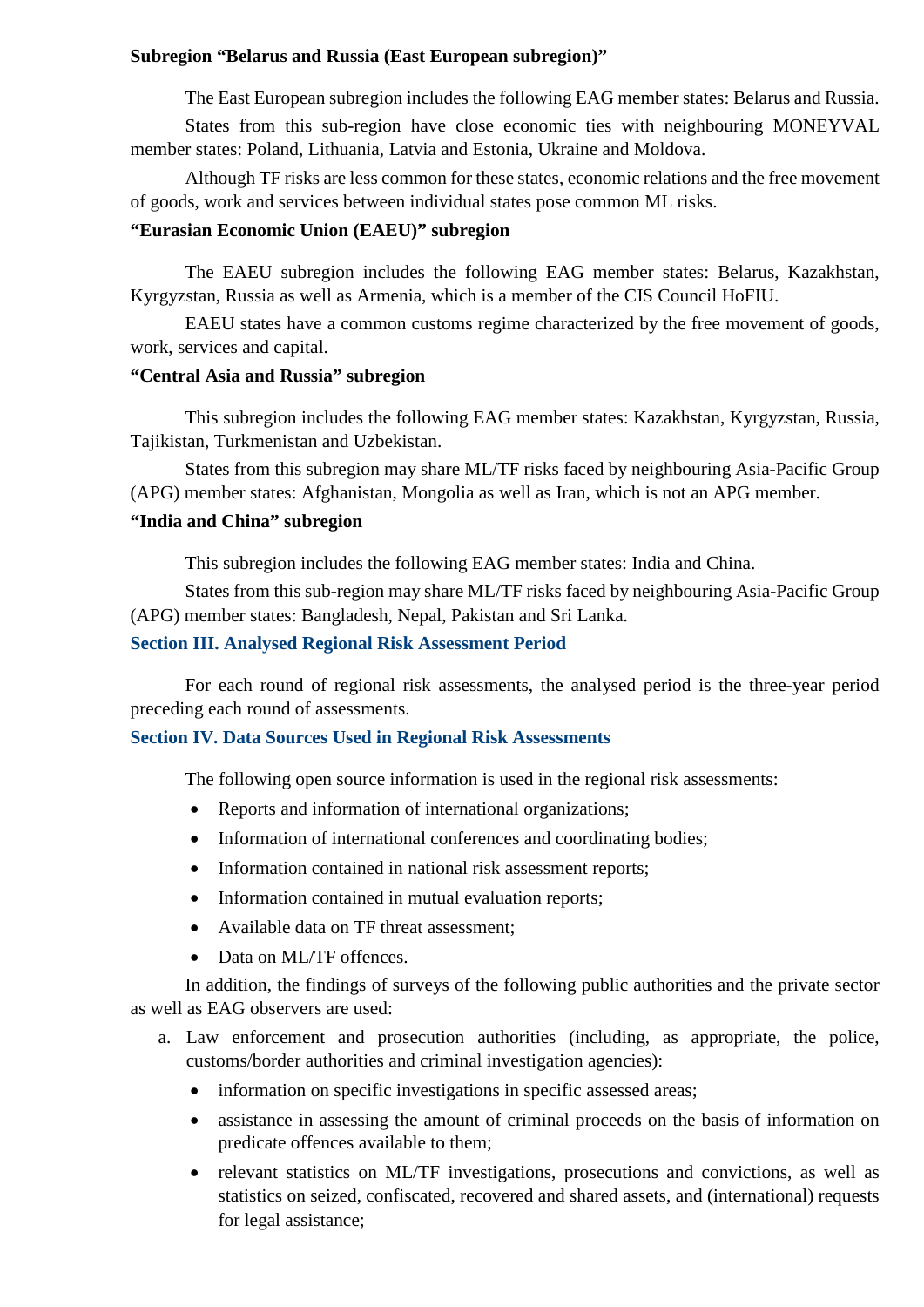- information on criminal schemes obtained in the course of investigations;
- information on new trends and risks identified during the investigation;
- information on vulnerabilities associated with deficiencies of legislative, interagency, organizational and other nature.
- b. Intelligence agencies and/or other security services:
	- information relating to terrorism and its financing, in particular information on threats;
	- information on vulnerabilities associated with deficiencies of legislative, interagency, organizational and other nature.
- c. Financial intelligence units:
	- information regarding ML/TF threats, vulnerabilities, trends and schemes, including emerging, based on suspicious transaction reports, other information and ongoing strategic analysis;
	- case studies/examples that do not contain classified information, summarized data to identify trends in the use of specific types of financial instruments and or transactions;
	- reporting entities' reporting statistics.
- d. Regulatory and supervisory bodies (including, for example, self-regulatory bodies and FIUs with such powers):
	- information on vulnerabilities associated with the types of products, transactions (including cross-border) and clients possibly linked to ML/TF identified on the basis of field and desk audits and remote monitoring. Thus, they have the opportunity to express their views on the adequacy of measures taken by supervisors to mitigate the specific risk;
- e. Representatives of the private sector (financial institutions and DNFBPs):
	- information about the size and structure of sectors, their customers, as well as the features and characteristics of certain products and services, which may be useful for determining the level of risk they represent and help in identifying vulnerabilities.
- f. International and foreign partners, and FATF-style regional bodies (FSRBs):
	- information on risks, in particular the plan for carrying out work in other parts of the region, aimed at identifying and understanding risks.

This list is not exhaustive.

Data sources used in the assessment should be reliable and objective. Information is collected from various sources to ensure the reliability of the assessment results. Data obtained from questionable sources should be critically evaluated, taking into account the context of accompanying data and other information identified as reliable.

## **Section V. Information gathering field visits**

Information gathering field visits are carried out to facilitate the collection of comprehensive data required for an objective and reliable assessment. The information gathering field visits include interviews with AML/CFT system stakeholders. The information gathering field visits will conduct on a purely voluntary basis.

The sequencing of information gathering filed visits depends on the inclusion of EAG member states in one or more subregions. The information gathering field visits to states included in only one subregion should be carried out first. This will allow project team departing for states included in several subregions to have certain information on them.

The information gathering field visits should ideally be divided into three groups:

• Group 1: Tajikistan, Turkmenistan and Uzbekistan.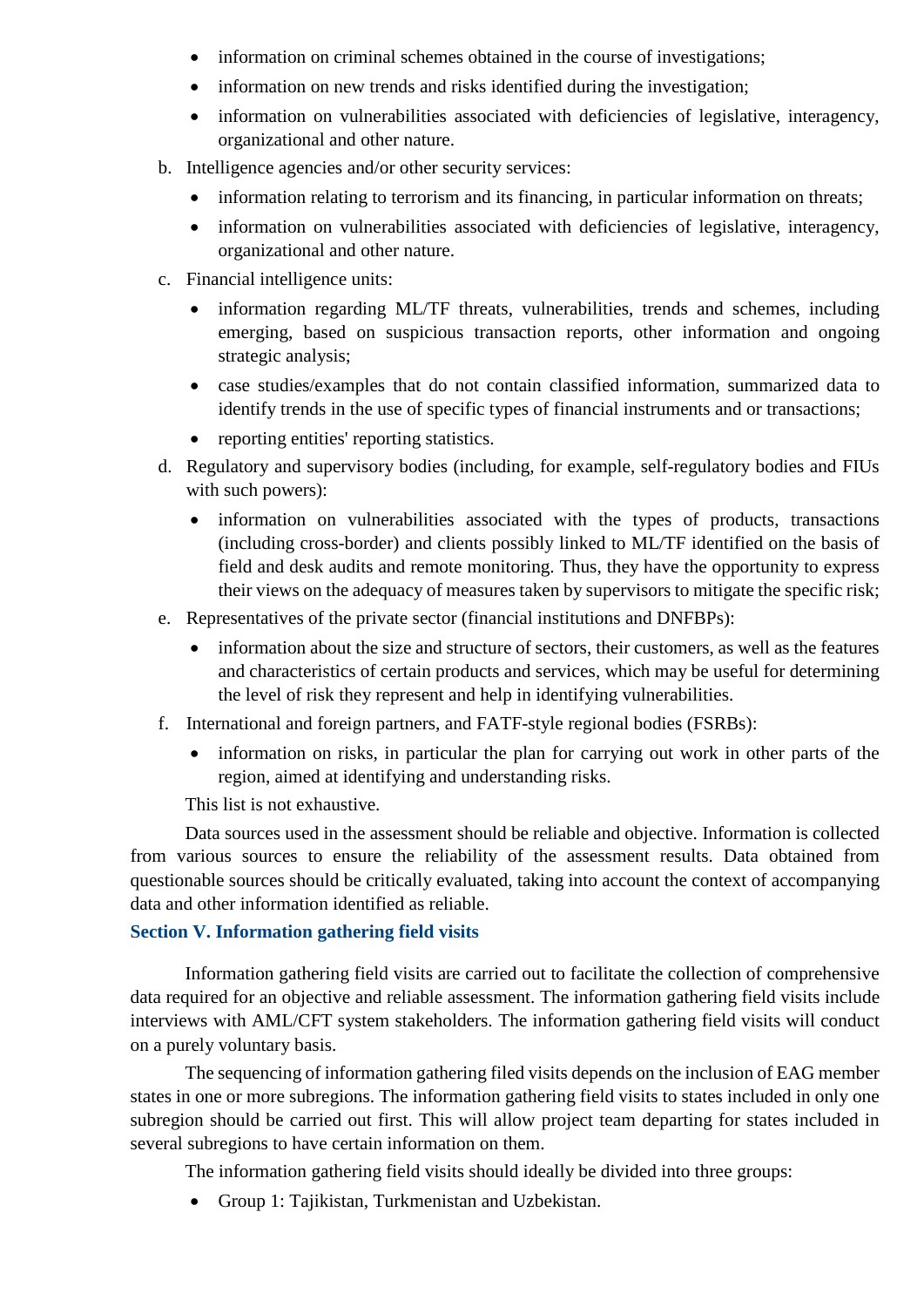- Group 2: India, Kazakhstan and Kyrgyzstan.
- Group 3: Belarus, China and Russia.

The information gathering field visits are carried out by the project team members (experts) consisted of 3 (three) representatives.

## **Section VI. Regional Risk Assessment Methodology**

A regional risk assessment is expected to reveal ML/TF schemes that may pose ML/TF risks at the level of the Eurasian sub-region as a whole and individual sub-regions in particular.

Regional risks are conventionally divided into two categories: observable and unobservable.

As per the FATF standards, the purpose of a risk assessment is to identify, assess and understand these risks.

To determine the level of risk of observable ML/TF schemes, project team compare the frequency of their occurrence and the amount of assessed damage/criminal proceeds or funds allocated for TF.

The determination of the resulting regional risk of the observable ML/TF schemes (mechanisms) is set out in paragraphs 45-48 of this Methodology.

It is also possible to use expert opinion at this stage of risk assessment.

It is worth noting that the level of regional risks may not match the level of risks identified at the national level for objective reasons: each country takes different measures to mitigate the risks identified. That is, a high regional risk does not automatically translate into a high level of national risk. Where the regional risk is high for one country, for another it may be low or medium.

For the understanding of the ML/TF risks, project team will consider the measures taken by each country of the subregion to mitigate the identified risks. To this end, assessors determine the nature of threats as well as the sufficiency and effectiveness of the protective measures taken in the states of the assessed subregion to mitigate the consequences of the existing schemes and achieve the expected level of risk.

To determine the level of risk of unobservable ML/TF schemes, project team assess the level of threats and vulnerabilities. In this case, they assess the intentions and capabilities of criminals to use emerging ML/TF schemes, the availability of protective measures and their effectiveness.

The determination of the resulting regional risk of the unobservable ML/TF schemes (mechanisms) is set out in paragraphs 60-62 of this Methodology.

## **Section VII. Regional Risk Assessment Procedure**

### **Regional risk assessment rounds**

The ML/TF risk assessment in the Eurasian region is carried out in two rounds:

- The first round includes the assessment of observable ML/TF schemes.
- The second round includes the assessment of unobservable ML/TF schemes.

## **The initial phases of the first and second rounds of the regional risk assessment and their features**

The use of two rounds of a regional risk assessment is necessitated by the presence of significant differences in the initial phases of their implementation.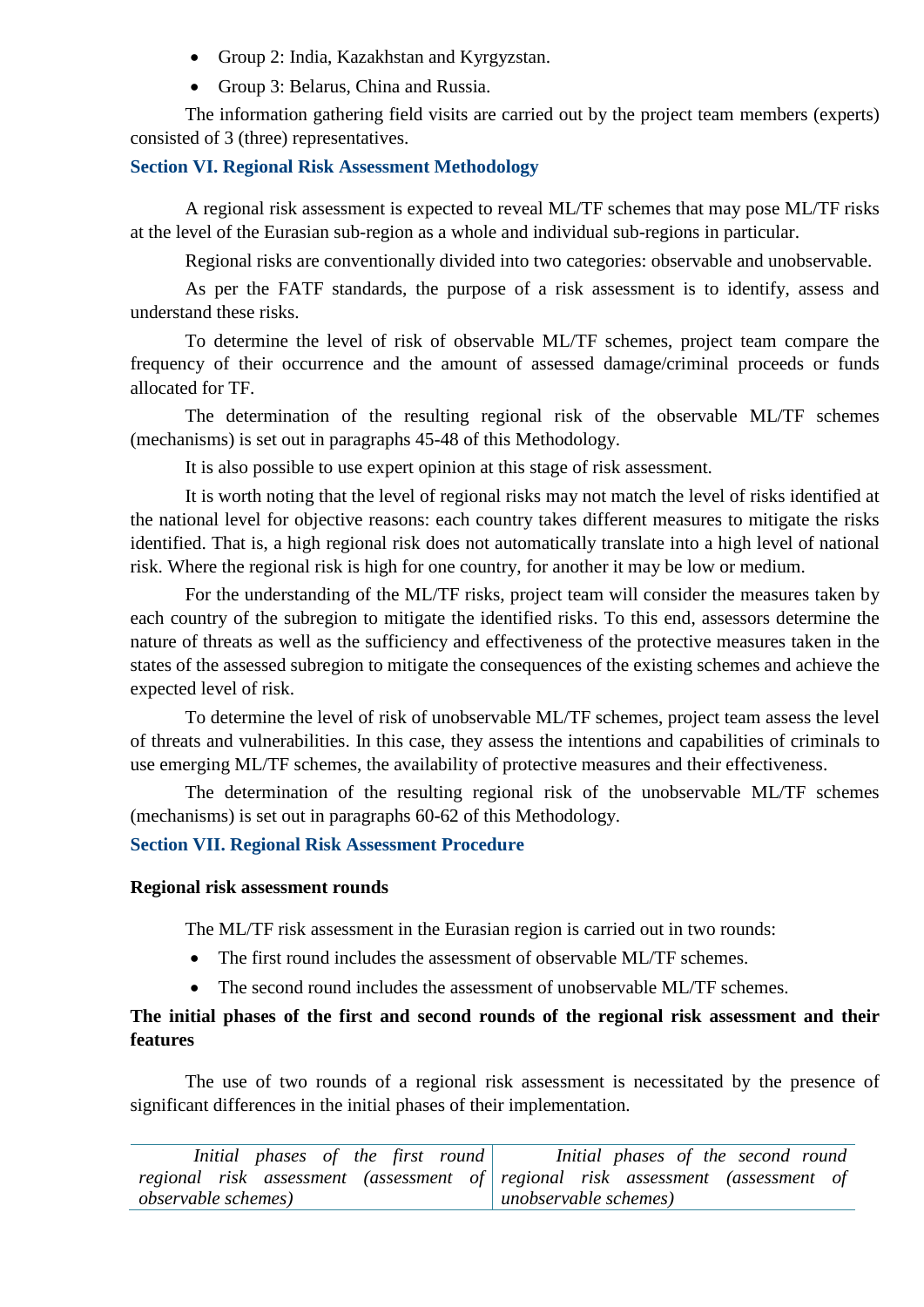| - identification of regional risks                    | - identification of regional risks     |
|-------------------------------------------------------|----------------------------------------|
| (schemes);                                            | (schemes);                             |
| - assessment of regional risks                        | - assessment of the ML/TF threats;     |
| (assessment of the frequency of scheme                | - assessment of vulnerabilities in     |
| occurrence and the amount of criminal sectors;        |                                        |
| proceeds or funds allocated for TF);                  | - assessment of the resulting level of |
| - understanding the regional risks the regional risk. |                                        |
| (determining the nature of threats and                |                                        |
| vulnerabilities).                                     |                                        |
|                                                       |                                        |

## **The first round of the regional risk assessment includes the assessment of observable ML/TF schemes**

#### *Identification of regional risk*

The first phase involves the identification of all ML/TF risks inherent in the subregion for their subsequent assessment during the next phase of the risk assessment process.

Risk identification consists in compiling a list of known ML/TF schemes. To this end, project team use EAG typological and mutual evaluation reports, states' opinions and reports of other FSRBs to prepare a form containing all known schemes as well as a questionnaire for submission to the EAG members and observers. In the said form, ML/TF schemes are listed according to the predicate offences established in the FATF standards.

The risk identification phase should not include the assessment of their level, since this will be the goal of the next phase.

#### *Assessment of the level of regional risks*

After identifying known risks (schemes described in STRs, FIU analytics, criminal investigations and court decisions), assessors should determine the extent and frequency of each risk relative to other risks.

The risks identified during the first phase are classified based on the frequency of their occurrence and the amount of criminal proceeds or funds allocated for TF.

Levels of the regional risk are determined by initially calculating the average of the frequency of the scheme and the amount of proceeds of crime (damages incurred) for each risk within a subregion. However, when the same scheme is used within the same country for ML for several types of predicate crimes, the average value of each of the indicators for the country is first calculated.

**The risk indicators are then mapped onto a coordinate system, where "x" is the frequency of occurrence of the scheme and "y" is the amount of criminal proceeds (damage caused) received or funds used for terrorist financing. The resulting level of the regional risk in absolute number is defined as the distance from the beginning of coordinates to the point formed by the intersection of values of indicators, according to the formula**  $R = \sqrt{x^2 + y^2}$ **, and affects the distribution of risks into the following groups:** regional risks requiring significant attention and enhanced risk mitigation measures (from 2 to 3 points inclusive); regional risks requiring on-going monitoring and enhanced risk mitigation measures (from 1 to 2 points inclusive); regional risks requiring standard risk mitigation measures (from 0 to 1 points inclusive), no risk (0 point).

#### *Understanding the identified regional risks (determining the nature of threats and vulnerabilities)*

When analysing the ML/TF risks, it is extremely important to have a common understanding of why ML and TF cases exist. Therefore, the main goal of this phase is to analyse the identified risks in order to understand sectors' vulnerabilities that affect the frequency of such schemes.

This phase consists of the following elements: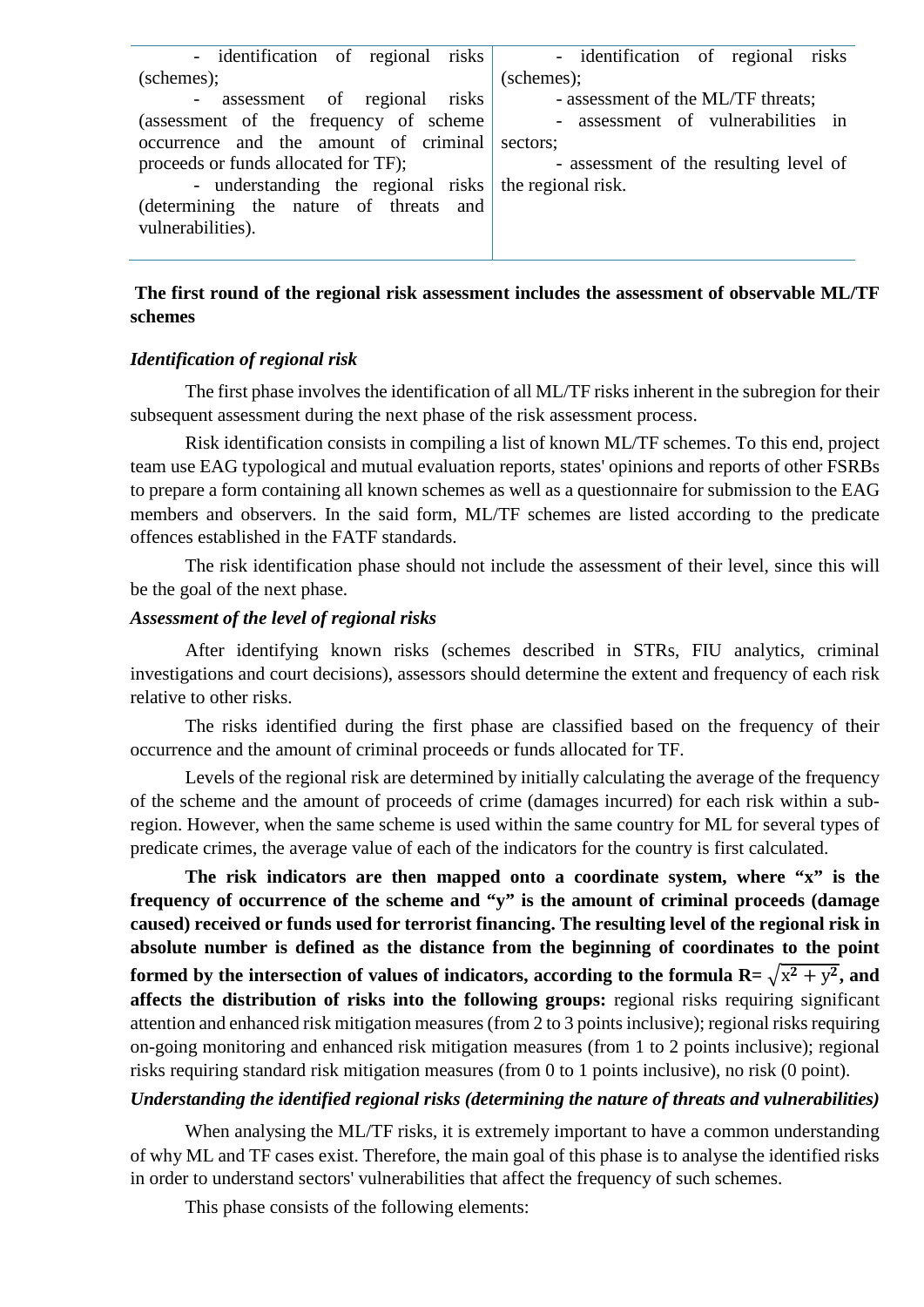- Assessment of threats (predicate offences and criminals);
- Identification of vulnerable products/services featured in each scheme;
- Analysis of the legislative framework and the effectiveness of its implementation (are legislative measures being implemented by the private sector, supervisor and law enforcement);
- Organizational factors affecting the nature and level of vulnerability, including the existence and effective use of powers by the competent authorities (does the FIU have sufficient resources and authority to identify and analyse ML/TF schemes; do LEAs have sufficient resources and authority to investigate and prosecute ML/TF; do supervisors have the power to audit reporting entities and impose sanctions, etc.);
- The existence of international and interagency information exchange, including concluded international agreements and memoranda that enable competent authorities to exchange documents and information to identify ML/TF schemes and their analysis.

## **The second round of the regional risk assessment includes the assessment of unobservable ML/TF schemes**

## *Identification of regional risk*

For the purpose of a regional assessment, risk identification consists in compiling a list of likely ML/TF schemes.

Despite the fact that the identification of risks will largely involve the analysis of the known schemes, it is also important to consider new or emerging threats for the counteraction of which, presumably, there are no comprehensive protective measures.

The risk identification phase should not include the assessment of their level (substantial or non-substantial), since this will be the goal of the next phase.

### *Assessment of the effect of the threat level on the resulting regional risk level*

The threat level for unobservable schemes is assessed by determining the intent and opportunities to use this scheme. The intent to use a specific ML/TF scheme depends on its attractiveness and awareness of the correspondent AML/CFT measures. The intent is assessed by identifying previous attempts to use a given scheme.

When evaluating the "opportunity" element, assessors should assess the level of simplicity of using a given ML/TF scheme (required technical knowledge and support), as well as its availability. The criteria for assessing the effect of the threat level on the resulting risk are given in [Annex 1.](#page-10-0)

## *Assessment of the effect of the vulnerability level on the resulting regional risk level*

The third phase consists in assessing the vulnerability level (low, medium or high) for each scenario (ML/TF process in comparison with the sectors in which it may occur).

For each scenario, a vulnerability assessment will mainly consist in identifying the availability of protective measures and their effectiveness. The more effective control and protective measures are, the lower level of vulnerability and, by extension, the risk.

A vulnerability assessment will be carried out in the context of activity areas/sectors (which are subject to AML/CFT requirements) in which ML and TF schemes may be used. Particular attention should also be paid to other criteria, such as the effectiveness of information sharing between FIUs, cooperation with other agencies tasked with combating ML, and the effectiveness of international cooperation, including between supervisors.

The criteria for assessing the effect of the vulnerability level on the resulting risk are given in [Annex 2.](#page-10-1) 

## *Assessment of the resulting regional risk level*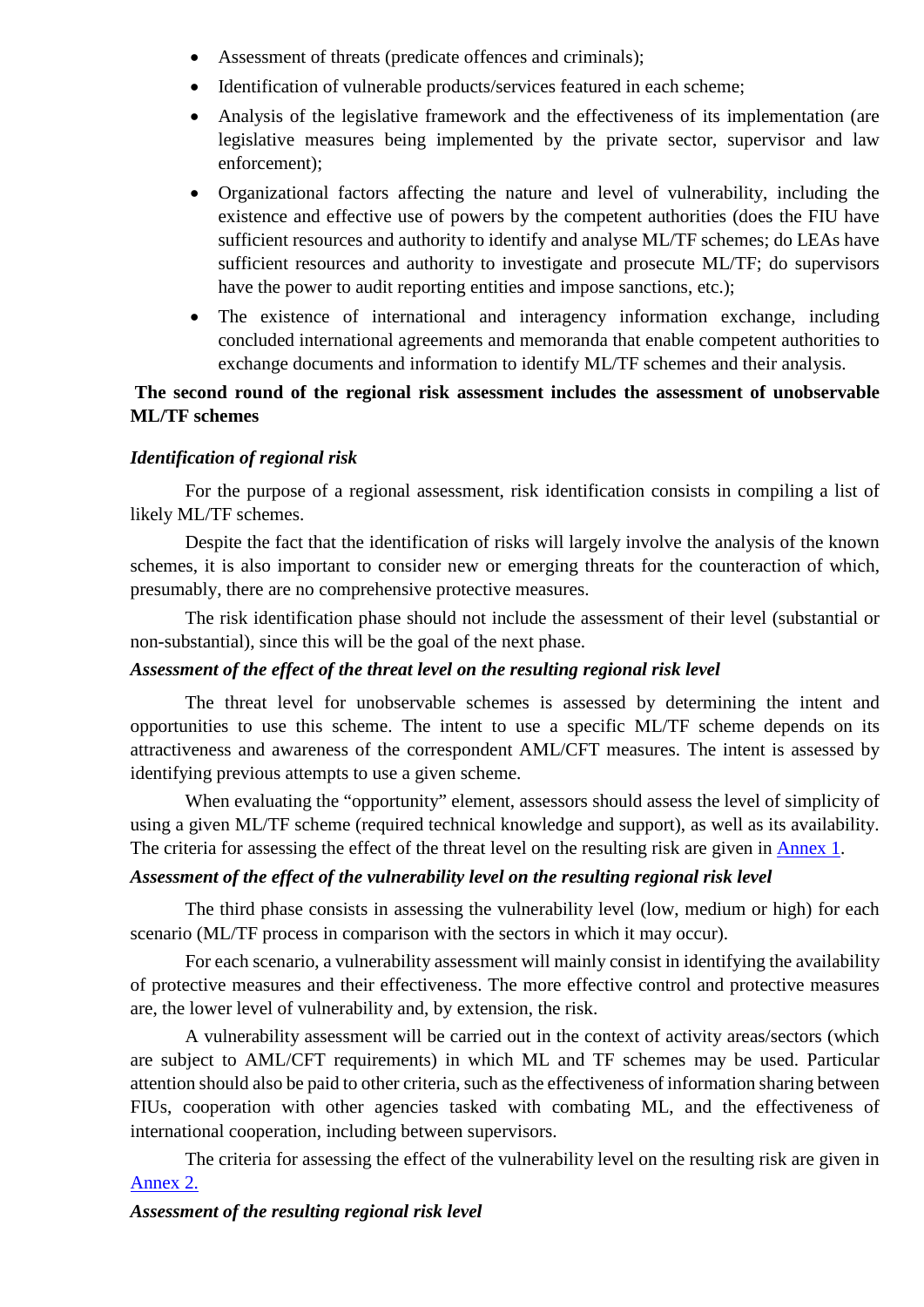Based on the results of the second (threat assessment) and third (vulnerability assessment) phases, the level of each risk identified during the first phase (ML/TF scheme) is determined based on the sum of the estimated threat and vulnerability levels.

The resulting risk level is determined by comparing the threat with vulnerability. It is assumed that the vulnerability level increases the attractiveness and, therefore, the intent of criminals/terrorists to use a specific method, thus affecting the threat level. Consequently, vulnerability has a greater potential for determining the level of risk, hence the greater weight given to the vulnerability level in determining the resulting risk level.

**The resulting level of regional risk, which affects the distribution of risks into the following groups, is determined using the arithmetic mean based on the aggregate of identified threats and vulnerabilities:** regional risks requiring significant attention and enhanced risk mitigation measures (from 2 to 3 points inclusive); regional risks requiring on-going monitoring and enhanced risk mitigation measures (from 1 to 2 points inclusive); regional risks requiring standard risk mitigation measures (from 0 to 1 points inclusive), no risk (0 point).

## **Subsequent (identical) phases of the regional risk assessment for observable and unobservable schemes**

#### *Report preparation and adoption*

A regional risk assessment report should, at a minimum, contain a description of the following:

- The most common ML schemes;
- Sectors of financial institutions and DNFBPs most vulnerable to ML/TF;
- ML/TF risks occurring within, or with the involvement of, the sectors of financial institutions and DNFBPs.

The EAG Secretariat will provide a report to the EAG member states to assist them in identifying, understanding, managing and mitigating the ML/TF risks, as well as to improve other stakeholders' understanding of these risks, and will forward recommendations for the elimination of the identified risks prepared during the assessment.

The reports are given a status of publicity in accordance with the Guidelines on conducting EAG typologies projects [\(WGTYP \(2017\) 2 rev.4\)](https://eurasiangroup.org/d.php?doc=0b446937e02181678bc62c60964db139).

## *Development of risk management measures (risk mitigation measures)*

During this phase, analysis findings are used identify priority risk mitigation areas, taking into account the goals identified at the beginning of the assessment process. Such priority areas can help develop a risk mitigation strategy.

To this end, an Action Plan will be developed to mitigate the identified regional risks.

This phase also includes an assessment of states' need for technical assistance required to implement the developed measures (e.g., financial assistance, development of IT solutions). This information should be taken into account when drawing up technical assistance plans.

#### *Subsequent updating of risk assessment results*

The project team uses the results of the regional assessment and other available data to formulate in the report proposals for the subsequent phases of the regional risk assessment in order to update the level of existing or determine the level of emerging threats, typically once in three years.

The follow-up monitoring is conducted to ensure a comprehensive analysis of the ML/TF risks and implementation of the relevant prevention measures. This is necessary to track progress in mitigating the identified risks and to update the risk profile.

A repeat assessment, in the absence of significant circumstances, is carried out by collecting information (questionnaires) and aims to evaluate the implementation of the project team's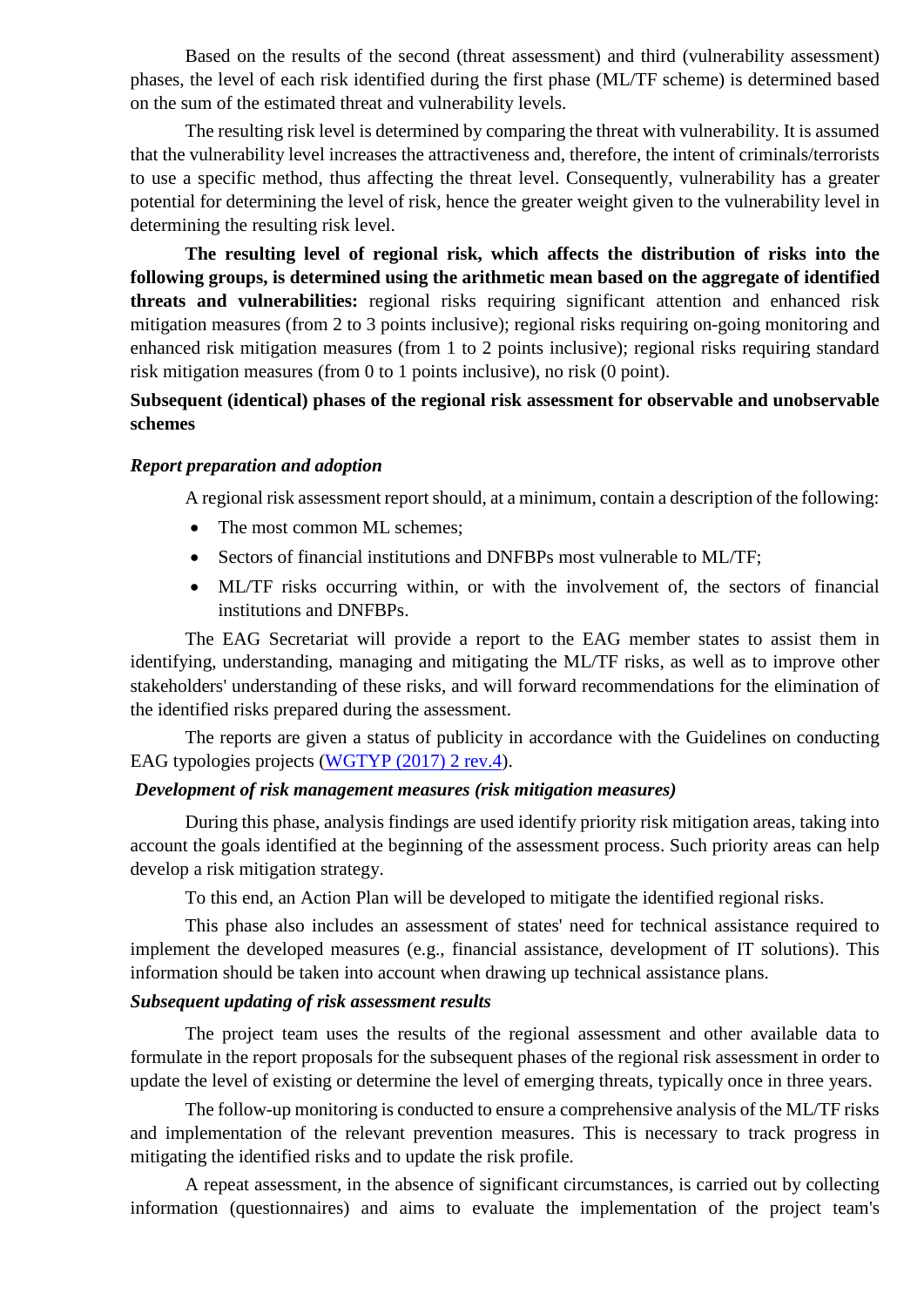recommendations for the application of risk mitigation measures, as well as to assess the risks after the implementation of these measures.

<span id="page-10-0"></span>Whenever necessary, the methodology can be amended to reflect the experience gained during various rounds and phases of the regional risk assessment.

*Annex 1*

*Threat assessment criteria:*

| Low    | criminals may have general, non-specific intentions to use this scheme for                                           |
|--------|----------------------------------------------------------------------------------------------------------------------|
|        | ML/TF purposes;                                                                                                      |
|        | this scheme is difficult to access, and / or may entail higher costs than other                                      |
|        | schemes;                                                                                                             |
|        | this scheme is not considered attractive and / or safe;                                                              |
|        | there are some indicators suggesting that criminals have the necessary<br>capabilities to use this scheme;           |
|        | compared to other scheme, criminals require planning, knowledge and / or<br>technical experience to use this scheme; |
|        | organized criminal groups and money launderers/terrorist financiers rarely use                                       |
|        | this method.                                                                                                         |
| Medium | criminals use this scheme for ML/TF purposes;<br>-                                                                   |
|        | this scheme is accessible and financially feasible;<br>$\qquad \qquad -$                                             |
|        | this scheme is considered quite attractive and / or relatively safe;<br>$\overline{\phantom{m}}$                     |
|        | criminals have the necessary capabilities to use this scheme;<br>$\qquad \qquad -$                                   |
|        | criminal require moderate planning, knowledge and / or technical experience to                                       |
|        | use this scheme;                                                                                                     |
|        | organized criminal groups and money launderers/terrorist financiers periodically                                     |
|        | use this method.                                                                                                     |
| High   | criminals repeatedly use this scheme for ML/TF purposes;<br>$\qquad \qquad -$                                        |
|        | this scheme is widely accessible, can be used through a variety of means and /                                       |
|        | or at a relatively low cost;                                                                                         |
|        | this scheme is considered attractive and / or safe;<br>$\qquad \qquad -$                                             |
|        | criminals are known to possess the necessary capabilities to use this scheme;<br>$\qquad \qquad -$                   |
|        | this scheme is relatively easy to use, requiring little planning, knowledge and /                                    |
|        | or technical experience compared to other schemes;                                                                   |
|        | organized criminal groups and money launderers/terrorist financiers frequently                                       |
|        | use this scheme.                                                                                                     |

*Annex 2*

*Vulnerability assessment criteria:*

<span id="page-10-1"></span>

| Low | Dissuasive and enforcement measures in place in the reviewed sector/field<br>of activity enable effective prevention of ML/TF. The sector hints at the existence |
|-----|------------------------------------------------------------------------------------------------------------------------------------------------------------------|
|     | of an organizational structure that has some deficiencies and weaknesses, but its<br>susceptibility to ML/TF risks is low.                                       |
|     |                                                                                                                                                                  |
|     | Assessment criteria examples                                                                                                                                     |
|     | <b>SUSCEPTIBILITY TO RISKS:</b>                                                                                                                                  |
|     | - there are no or a small number of products, services or transactions that                                                                                      |
|     | facilitate the execution of very fast or anonymous transactions; mainly secure and /                                                                             |
|     | or controlled supply channels are used; a relatively large number of executed                                                                                    |
|     | transactions; a relatively low number of cash transactions; good management of                                                                                   |
|     | new technologies and / or new payment methods;                                                                                                                   |
|     | - a small number of customers posing a higher risk; good opportunities for                                                                                       |
|     | managing customer relations with legal entities or trusts;                                                                                                       |
|     |                                                                                                                                                                  |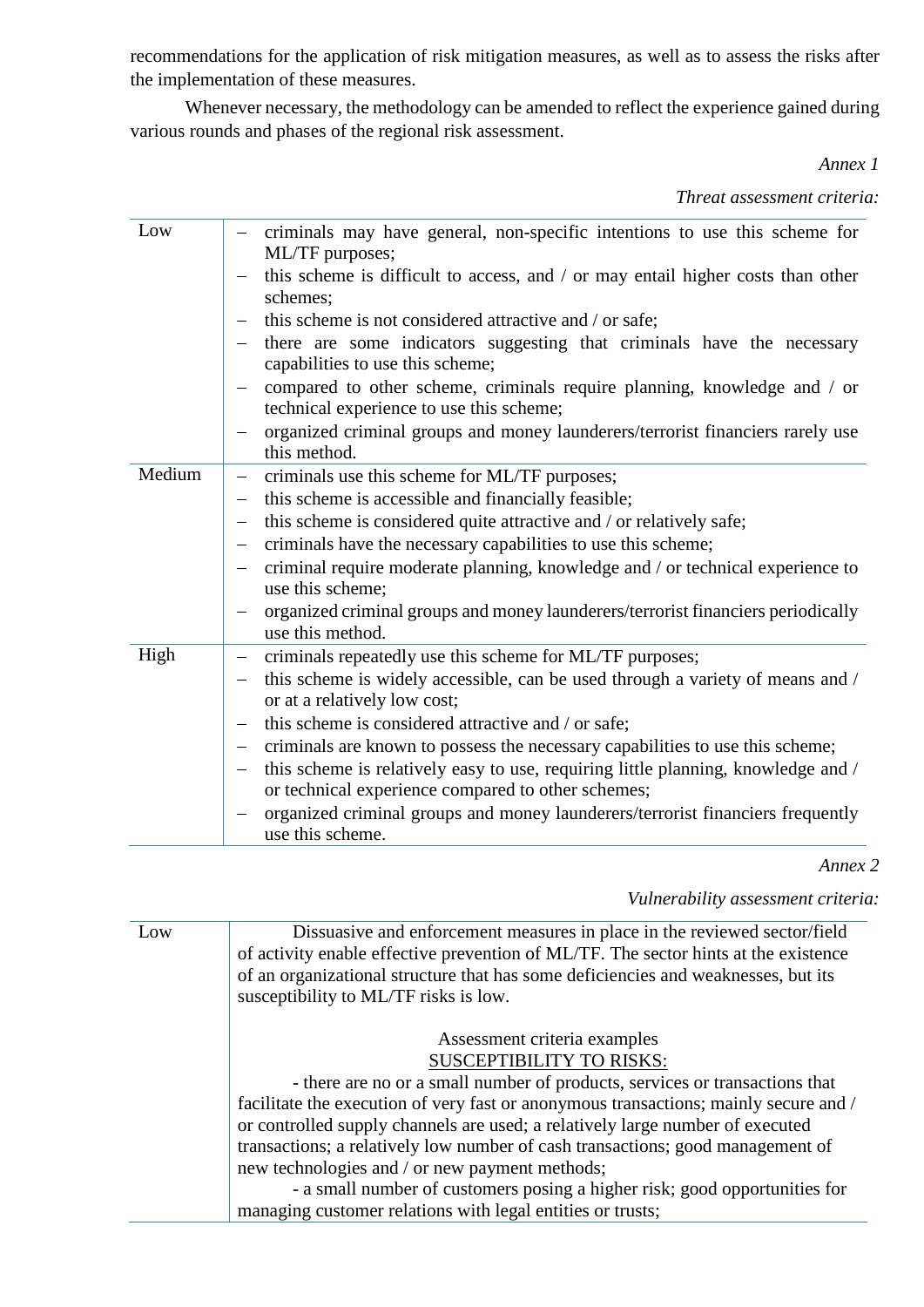|        | - there are a number of business relationships and clients located in regions<br>rated as high risk; a relatively high volume of cross-border transactions.<br>AWARENESS OF VULNERABILITIES INFORMED BY RISKS:<br>- there is a certain level of awareness of the ML/TF risks inherent in the<br>sector (evidence, measures taken, training, resource allocation). The sector takes<br>advantage of the organizational structure, which, however, has some deficiencies<br>and weaknesses; |
|--------|-------------------------------------------------------------------------------------------------------------------------------------------------------------------------------------------------------------------------------------------------------------------------------------------------------------------------------------------------------------------------------------------------------------------------------------------------------------------------------------------|
|        | - the competent authorities provide, in a relatively sufficient volume, the<br>results of ML/TF risk assessments related to the sector under review, and law                                                                                                                                                                                                                                                                                                                              |
|        | enforcement agencies are well placed to counter the ML/TF risks (ML/TF cases<br>are monitored, and there exists a probability of their detection, which leads to some                                                                                                                                                                                                                                                                                                                     |
|        | investigations, prosecutions and convictions)                                                                                                                                                                                                                                                                                                                                                                                                                                             |
|        | - the FIU has the capacity to identify and analyse risks in certain areas,<br>which ensures a high rate of STR submissions, particularly through the use of                                                                                                                                                                                                                                                                                                                               |
|        | special indicators.                                                                                                                                                                                                                                                                                                                                                                                                                                                                       |
|        | LEGAL FRAMEWORK AND ENFORCEMENT MEASURES:<br>- the existing legal framework covers the main elements of the risks                                                                                                                                                                                                                                                                                                                                                                         |
|        | inherent in the sector under review;                                                                                                                                                                                                                                                                                                                                                                                                                                                      |
|        | - there are some deficiencies in the implementation of enforcement                                                                                                                                                                                                                                                                                                                                                                                                                        |
|        | measures provided by law by sector participants. There are reliable                                                                                                                                                                                                                                                                                                                                                                                                                       |
|        | CDD/identification mechanisms, which, however, do not ensure a systematic                                                                                                                                                                                                                                                                                                                                                                                                                 |
|        | compliance with the procedures for establishing (identification) and verifying the                                                                                                                                                                                                                                                                                                                                                                                                        |
|        | identity (verification) of clients, their representatives, beneficiaries and beneficial                                                                                                                                                                                                                                                                                                                                                                                                   |
|        | owners. Reporting entities exercise to some extent internal controls (e.g., risk                                                                                                                                                                                                                                                                                                                                                                                                          |
|        | management, record keeping and training). Reporting entities submit a small<br>number of STRs to FIUs;                                                                                                                                                                                                                                                                                                                                                                                    |
|        | - domestic and international information sharing between the agencies                                                                                                                                                                                                                                                                                                                                                                                                                     |
|        | tasked with AML, particularly between FIUs and supervisors, is not sufficient.                                                                                                                                                                                                                                                                                                                                                                                                            |
| Medium | Dissuasive and enforcement measures in place in the sector/area of activity                                                                                                                                                                                                                                                                                                                                                                                                               |
|        | under review prevent the misuse of services by criminals/terrorists only to a                                                                                                                                                                                                                                                                                                                                                                                                             |
|        | limited extent. The sector hints at the existence of an organizational structure that<br>has some deficiencies and weaknesses, and/or at serious ML/TF risk.                                                                                                                                                                                                                                                                                                                              |
|        | Assessment criteria examples                                                                                                                                                                                                                                                                                                                                                                                                                                                              |
|        | <b>SUSCEPTIBILITY TO RISKS:</b>                                                                                                                                                                                                                                                                                                                                                                                                                                                           |
|        | - there are a significant number of products, services or transactions that                                                                                                                                                                                                                                                                                                                                                                                                               |
|        | facilitate the execution of very fast or anonymous transactions; a small number of                                                                                                                                                                                                                                                                                                                                                                                                        |
|        | secure and / or controlled supply channels are used; a significant number of                                                                                                                                                                                                                                                                                                                                                                                                              |
|        | executed transactions; a significant number of cash transactions; poor management                                                                                                                                                                                                                                                                                                                                                                                                         |
|        | of new technologies and / or new payment methods;                                                                                                                                                                                                                                                                                                                                                                                                                                         |
|        | - a significant number of customers posing a higher risk; limited                                                                                                                                                                                                                                                                                                                                                                                                                         |
|        | opportunities for managing customer relations with legal entities or trusts;                                                                                                                                                                                                                                                                                                                                                                                                              |
|        | - there are a large number of business relationships and clients located in                                                                                                                                                                                                                                                                                                                                                                                                               |
|        | regions rated as high risk; a significant volume of cross-border transactions.<br>AWARENESS OF VULNERABILITIES INFORMED BY RISKS:                                                                                                                                                                                                                                                                                                                                                         |
|        | - awareness of the ML/TF risks inherent in the sector (evidence, measures                                                                                                                                                                                                                                                                                                                                                                                                                 |
|        | taken, training, resource allocation) is limited. The sector takes advantage of the<br>organizational structure;                                                                                                                                                                                                                                                                                                                                                                          |
|        | - the provision by the competent authorities of ML/TF risk assessment                                                                                                                                                                                                                                                                                                                                                                                                                     |
|        | results related to the sector under review is limited, and law enforcement agencies'                                                                                                                                                                                                                                                                                                                                                                                                      |
|        | capacity to counter the ML/TF risks is limited (a limited number ML/TF cases are                                                                                                                                                                                                                                                                                                                                                                                                          |
|        | monitored, and there is a low probability of their detection, resulting in a limited                                                                                                                                                                                                                                                                                                                                                                                                      |
|        | number of investigations, prosecutions and convictions);                                                                                                                                                                                                                                                                                                                                                                                                                                  |
|        | - FIUs have the ability to identify and analyse risks only in limited                                                                                                                                                                                                                                                                                                                                                                                                                     |
|        | circumstances, resulting in a limited collection of STR-related intelligence.<br>LEGAL FRAMEWORK AND ENFORCEMENT MEASURES:                                                                                                                                                                                                                                                                                                                                                                |
|        |                                                                                                                                                                                                                                                                                                                                                                                                                                                                                           |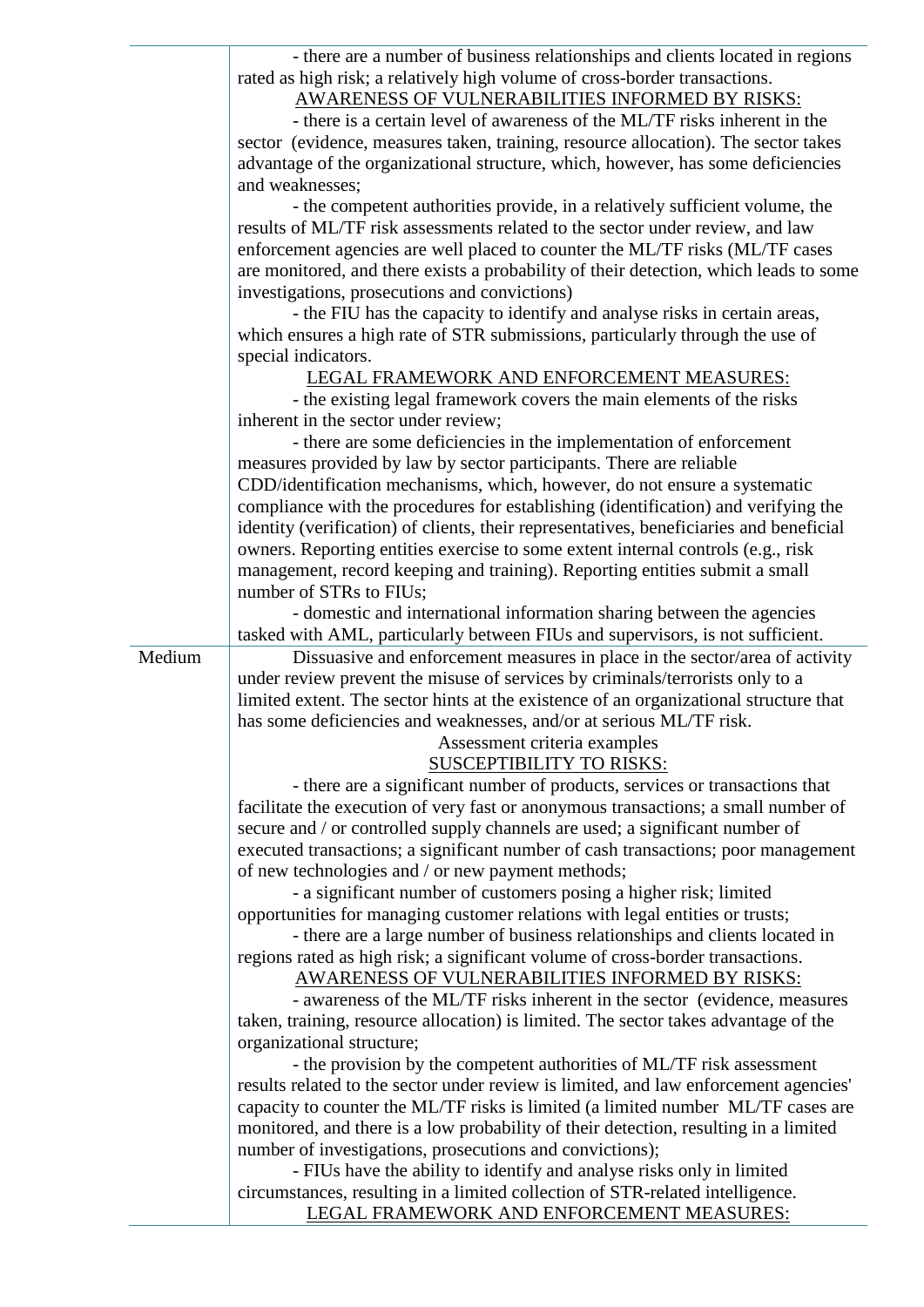|      | - the existing legal framework does not cover the most significant elements<br>of the risks inherent in the sector under review;<br>- there are significant deficiencies in the implementation of enforcement<br>measures provided by law by sector participants. There are a small number of<br>reliable CDD/identification mechanisms, which do not ensure effective compliance<br>with the procedures for establishing (identification) and verifying the identity<br>(verification) of clients, their representatives, beneficiaries and beneficial owners.<br>There are very significant deficiencies in the implementation of internal controls<br>(e.g., risk management, record keeping and training) by reporting entities.<br>Reporting entities submit a very small number of STRs to FIUs; |
|------|--------------------------------------------------------------------------------------------------------------------------------------------------------------------------------------------------------------------------------------------------------------------------------------------------------------------------------------------------------------------------------------------------------------------------------------------------------------------------------------------------------------------------------------------------------------------------------------------------------------------------------------------------------------------------------------------------------------------------------------------------------------------------------------------------------|
|      | - domestic and international information sharing between the agencies<br>tasked with AML, particularly between FIUs and supervisors, is very limited.                                                                                                                                                                                                                                                                                                                                                                                                                                                                                                                                                                                                                                                  |
| High | Enforcement measures and mechanisms in the sector/area of activity under<br>review are absent, very limited or they do not function as expected. The sector<br>hints at the existence of an organizational structure that has major deficiencies and<br>weaknesses, and/or at high ML/TF risk.                                                                                                                                                                                                                                                                                                                                                                                                                                                                                                         |
|      | Assessment criteria examples<br><b>SUSCEPTIBILITY TO RISKS:</b><br>- there are a large number of products, services or transactions that facilitate                                                                                                                                                                                                                                                                                                                                                                                                                                                                                                                                                                                                                                                    |
|      | the execution of very fast or anonymous transactions; no secure and / or controlled<br>supply channels are used; a large number of executed transactions; large number of<br>cash transactions; no management of new technologies and / or new payment<br>methods;                                                                                                                                                                                                                                                                                                                                                                                                                                                                                                                                     |
|      | - a large number of customers posing a higher risk; no opportunities for<br>managing customer relations with legal entities or trusts;                                                                                                                                                                                                                                                                                                                                                                                                                                                                                                                                                                                                                                                                 |
|      | - business relationships and clients located in regions rated as high risk; a                                                                                                                                                                                                                                                                                                                                                                                                                                                                                                                                                                                                                                                                                                                          |
|      | large volume of cross-border transactions.<br>AWARENESS OF VULNERABILITIES INFORMED BY RISKS:<br>- the reviewed sector does not demonstrate awareness of the ML/TF risks<br>inherent in the sector (evidence, measures taken, training, resource allocation); the<br>sector lacks an adequate organizational structure to manage and mitigate the<br>ML/TF risks;                                                                                                                                                                                                                                                                                                                                                                                                                                      |
|      | - the competent authorities do not provide ML/TF risk assessment results<br>related to the sector under review, and law enforcement agencies are not able to<br>counter the ML/TF risks (the identification of such cases is very difficult, with<br>only a small number of identified cases, or there are no financial or other indicators<br>of suspicious activity; the number of investigations, trials and convictions is                                                                                                                                                                                                                                                                                                                                                                         |
|      | extremely low);<br>- the FIU is able to identify and analyse risks in very limited circumstances,<br>or completely lacks such ability regardless of the circumstances.<br>LEGAL FRAMEWORK AND ENFORCEMENT MEASURES:<br>- the existing legal framework does not cover the risks inherent in the                                                                                                                                                                                                                                                                                                                                                                                                                                                                                                         |
|      | sector under review;<br>- there are major deficiencies in the implementation of enforcement<br>measures in the sector by sector participants; there are no reliable                                                                                                                                                                                                                                                                                                                                                                                                                                                                                                                                                                                                                                    |
|      | CDD/identification mechanisms, and the required procedure for establishing<br>(identifying) and verifying the identity (verification) of clients, their<br>representatives, beneficiaries and beneficial owners is not followed; application of<br>internal controls by reporting entities is inadequate (e.g., risk management, record-<br>keeping, training); reporting entities do not report suspicious transactions to<br>financial intelligence units;                                                                                                                                                                                                                                                                                                                                           |
|      | - domestic and international information sharing between the agencies<br>tasked with AML, particularly between FIUs and supervisors, is absent or does not<br>allow the exchange of information.                                                                                                                                                                                                                                                                                                                                                                                                                                                                                                                                                                                                       |